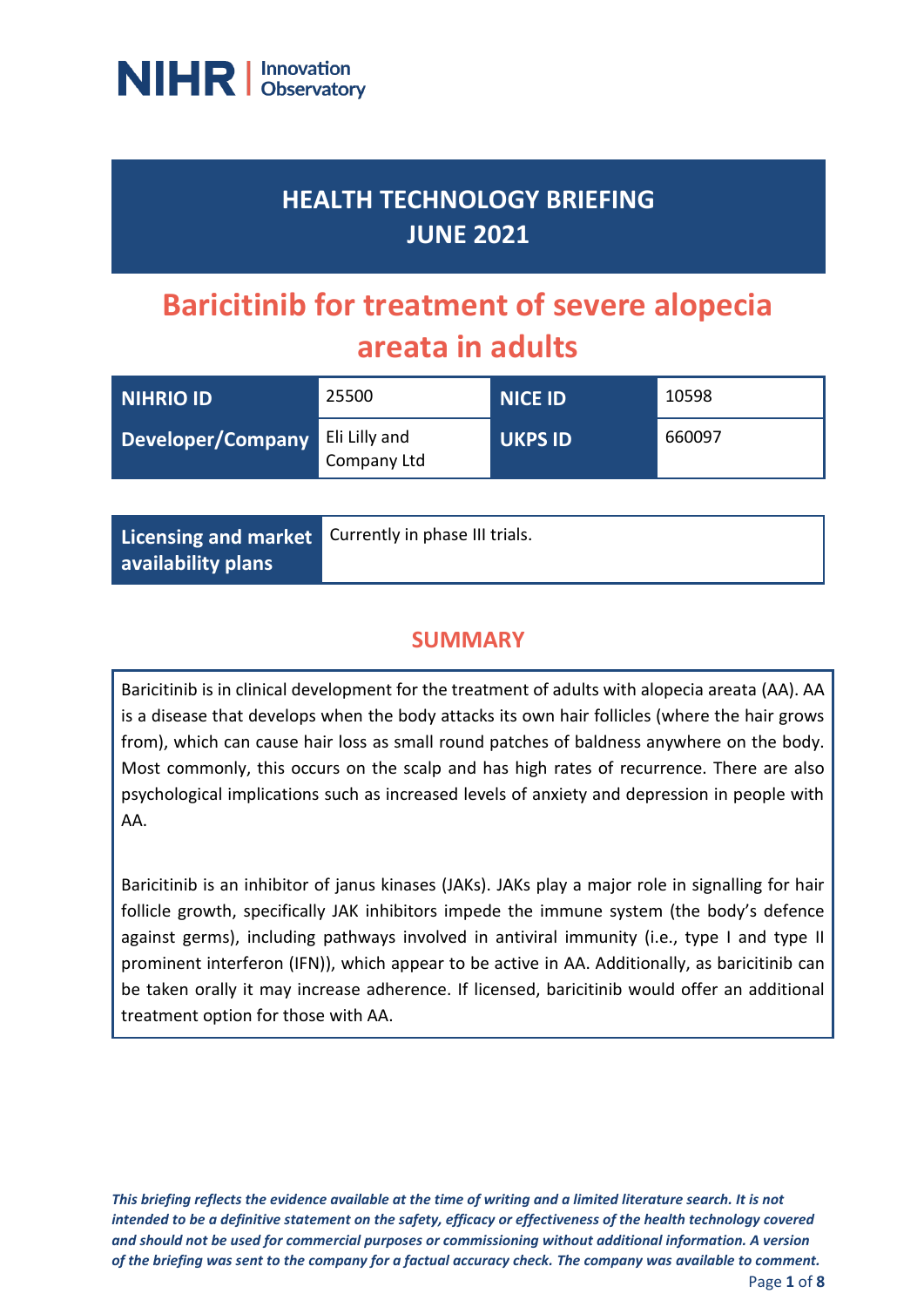## **PROPOSED INDICATION**

Treatment of patients 18 years and older with severe alopecia areata, including alopecia totalis and alopecia universalis. a

## **TECHNOLOGY**

#### **DESCRIPTION**

Baricitinib (Olumiant, LY3009104) is a selective and reversible inhibitor of the janus- kinase (JAK) acitivity. JAKs enzymes are involved in haematopoiesis, inflammation and immune function. Baricitinib specifically inhibits the activities of JAK1, JAK2, Tyrosine Kinase 2, and JAK3 thereby reducing the phosphorylation and activation of signal transducers and activators of transcription  $(STATS).<sup>1,2</sup>$ 

Barcitinib is currently in phase II/III clinical development for treatment of adults ( $\geq 18$  years old) with AA (NCT03570749; BRAVE-AA1, NCT03899259; BRAVE-AA2). During the trials patients are provided with either a low (2mg) or high dose (4mg). $b^{3,4}$ 

#### **INNOVATION AND/OR ADVANTAGES**

Barcitinib may have a couple of possible advantages over other types of treatment. Firstly, it can be taken orally, making it more attractive to patients and possibly increasing adherence. Secondly, JAK inhibitors inhibit multiple pathogenic pathways simultaneously, including both type I and type II prominent interferon (IFN) receptor pathways, which appear to be active in AA.<sup>5</sup>

## **DEVELOPMENT STATUS AND/OR REGULATORY DESIGNATIONS**

Baricitinib is currently licenced in the UK for the treatment of:<sup>1,2</sup>

- Moderate to severe active rheumatoid arthritis in adult patients who have responded inadequately to, or who are intolerant to one or more disease-modifying anti-rheumatic drugs. It may be used as a monotherapy or in combination with methotrexate.
- Moderate to severe atopic dermatitis in adult patients who are candidates for systemic therapy.

Based on integrated data across both rheumatoid arthritis and atopic dermatitis indications Very common adverse events (occurs in  $\geq 1$  in 10 patients) of baricitinib are upper respiratory tract infections and hypercholesterolaemia.<sup>1,2</sup>

Baricitinib is in phase III clinical development for juvenile idiopathic arthritis, atopic dermatitis, systemic lupus erythematosus, rheumatoid arthritis, and COVID-19 pneumonia. It is also in phase II clinical development for relapsing giant cell arteritis, Aicardi Goutieres syndrome, idiopathic inflammatory myopathies, polymyalgia rheumatic, Nakajo-Mishimura syndrome, chronic atypical neutrophilic dermatosis with lipodystrophy and elevated temperature syndrome, STING-associated vasculopathy with onset in infancy, and chronic graft vs host disease (after allogeneic hematopoietic stem cell transplantation).<sup>6</sup>

a Information provided by Eli Lilly and Company Ltd on UK PharmaScan

b Information provided by Eli Lilly and Company Ltd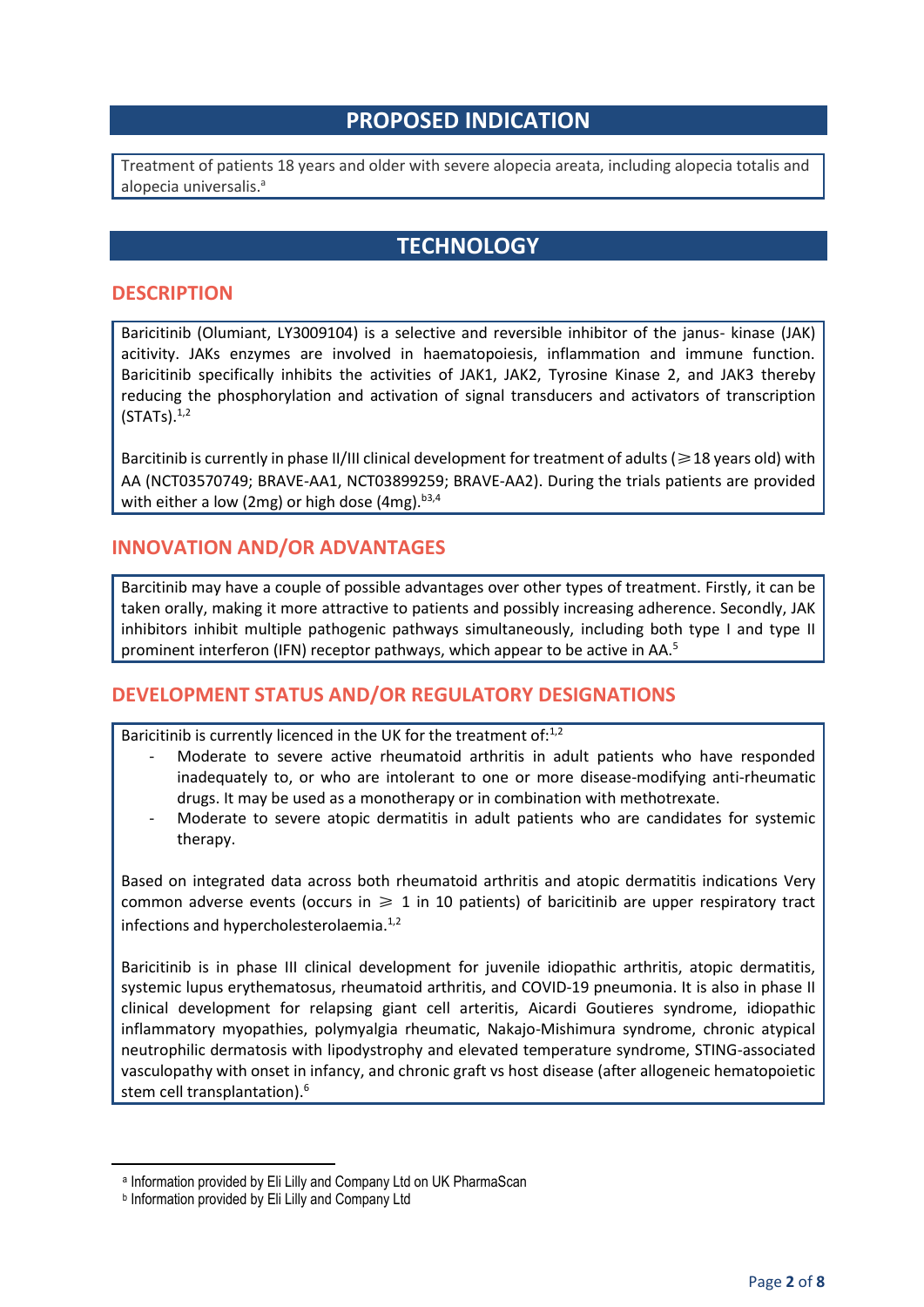## **PATIENT GROUP**

#### **DISEASE BACKGROUND**

AA is a complex genetic, immune mediated disease that target anagen hair follicles, although the hair follicle does not usually sustain permanent damage and maintains its potential to regrow hair.<sup>7</sup> This polygenic autoimmune disease causes hair loss that can range from circular patches on the scalp to complete hair loss.<sup>5</sup> As with other autoimmune diseases, AA is a chronically relapsing inflammatory disorder, which suggests a cyclic recurrence of disease-promoting events.<sup>8</sup> Due to the chronic relapsing-remitting nature and pathophysiology of AA, it is notoriously difficult to manage and study in clinical trials.<sup>9</sup>

The general concept of the pathophysiology of AA is thought to be due to immune privilege loss of the hair follicle. The target antigen is still not clearly defined, however, melanocytes are often targeted by the immune system and are involved during the active pigment production phase of the anagen phase of the hair cycle. It is suggested that downregulation of major histocompatibility complex (MHC) class I expression in anagen hair bulbs sequesters autoantigens from being presented to CD8+ T cells. Additionally, local production of immunosuppressant molecules such as transforming growth factor (TGF)-β1, interleukin (IL)-10, and α-melanocyte-stimulating hormone (MSH) are thought to contribute to this immune privilege.  $5,8,9$ 

Triggers such as stress/trauma to the skin can cause increased intrafollicular secretion of interferon (IFN)-γ, which induces T helper (Th)1 chemokines CXC motif ligand 10 MHC class I expression leading to cytotoxic T (Tc)1 and Th1 cells accumulating around hair bulbs. This leads to immune privilege loss and the autoimmune attack of anagen follicles results in prematurely entering into the catagen phase. Furthermore, animal models show that the production of IFN-γ signals, via JAK1 and JAK2, to stimulate production of IL-15 in the hair follicle. IL-15 binds to CD8+ T cells, further stimulating JAK1 and JAK3 to produce IFN-γ. Human studies show an overexpression of IFN-γ, JAK1, JAK2, and to a greater extent JAK3.<sup>9</sup>

One of the major concerns with AA patients is the increased likelihood of higher anxiety and depression levels, combined with lower self-esteem, poorer quality of life, and poorer body image.<sup>10</sup>

Currently, there is no cure and whilst complete regrowth can occur within a year without treatment, further episodes of hair loss can occur in the future. Additionally, if there is extensive hair loss from the start, the chances of it regrowing are not as good. For example, those with more than half of their hair lost at the start of the condition or with complete hair loss at any stage have an approximate 1 in 10 chance of full recovery. The chances of regrowth are also smaller in young children and those with the condition affecting the hairline at the front, back or side.<sup>11</sup>

#### **CLINICAL NEED AND BURDEN OF DISEASE**

AA affects up to 2% of the general population.<sup>9</sup> In the UK it is estimated to affect approximately 15 in 10,000 people.<sup>12</sup> There is no known age, race, or ethnic preponderance.<sup>7</sup>

## **PATIENT TREATMENT PATHWAY**

#### **TREATMENT PATHWAY**

NICE suggests for management purposes that the natural history of the condition and treatment options be discussed. Discuss whether treatment is required based on regrowth or lack thereof. If treatment is an option, this may be done on a 3-month trial basis. Additionally, cosmetic options for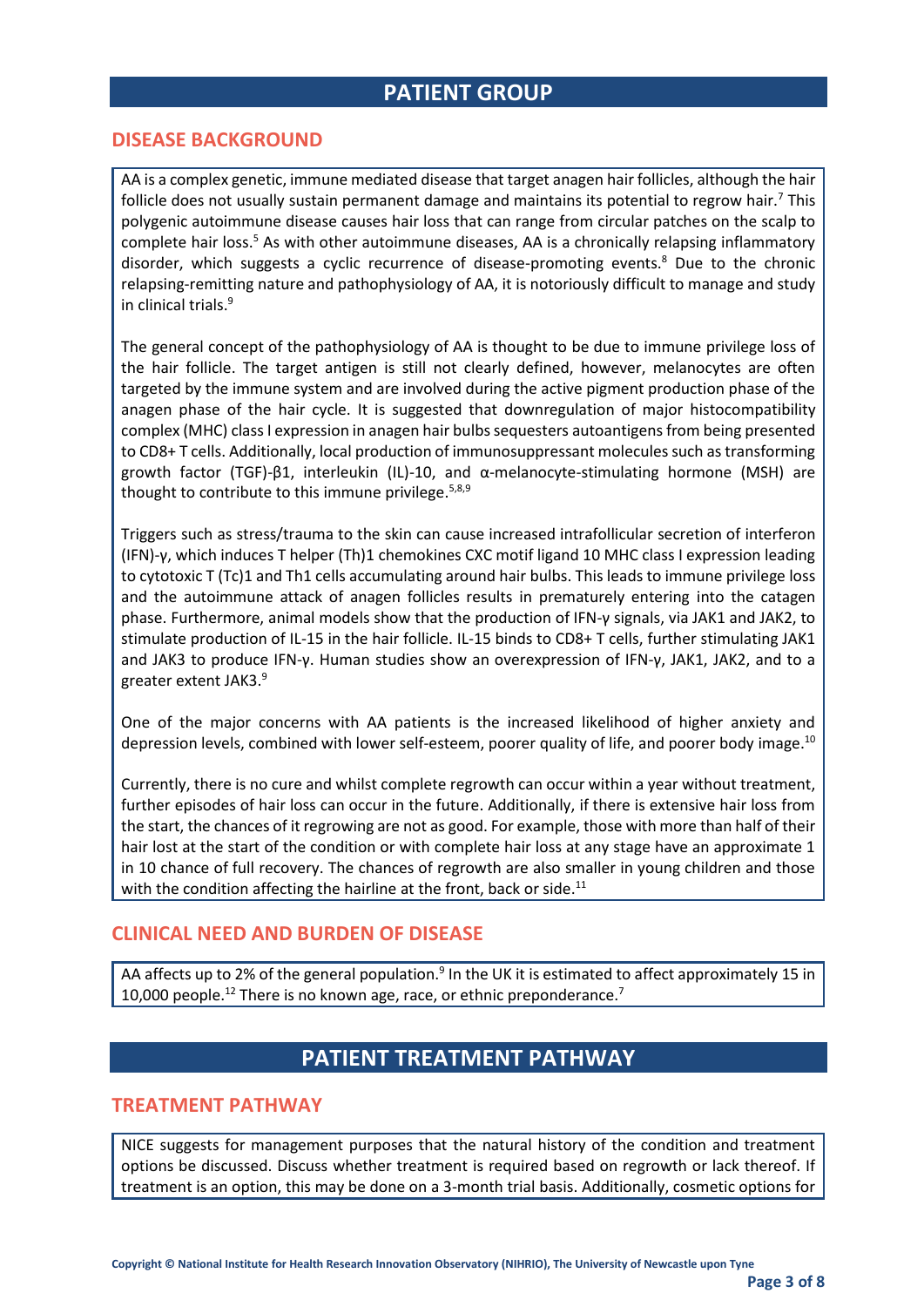camouflaging hair loss should be discussed (e.g. wigs). Referral to a dermatologist should be arranged if hair loss does not respond to treatment in primary care or if treatment is declined, the diagnosis is uncertain, or a child, pregnant or breastfeeding woman is affected.<sup>13</sup>

Common treatment pathways include the use of local steroid injections, which can be used on the scalp and brows (most effective on small patches of hair loss). Injections can be repeated every four to six weeks and are stopped once regrowth is achieved. Special care must be taken around the eyes as injecting too much may cause glaucoma. Steroid tablets, large doses may result in hair regrowth. However, when the treatment stops AA often recurs. There are many possible side effects including raised blood pressure, diabetes, stomach ulcers, cataracts and osteoporosis. Contact sensitisation treatment where a patient is made allergic to a substance (usually diphencyprone) and this is then applied in very weak strengths to the bald patches, commonly once a week. Depigmentation can occur and it must be used with caution in those with dark skin. This treatment is only available in specialised centres. Ultraviolet light treatment (PUVA) could be utilised, which involves taking a tablet or applying cream that makes the skin sensitive to light, then exposing the bald patches to ultraviolet (UV) light (two or three times a week). Relapse of AA is common when treatment is stopped and there is a possible long-term risk of skin cancers. $^{11}$ 

## **CURRENT TREATMENT OPTIONS**

For AA treatment the British Association of Dermatologists (BAD) and Alopecia UK recommend the following: $11,14$ 

- Topical corticosteroids (creams and scalp applications), applied to the bald patches (usually twice a day for a limited time).
- Intralesional corticosteroids (local steroid injections); such as hydrocortisone acetate and triamcinolone acetonide.
- Systemic corticosteroids (steroid tablets or injection into the muscle); such as oral prednisolone or intramuscular triamcinolone acetonide (Kenalog).
- Dithranol (anthralin) cream may stimulate some hair growth, although the evidence is weak.
- Contact immunotherapy (sensitisation treatment); such exposure diphenylcyclopropenone (DPCP) to cause a local allergic reaction and stimulate hair growth.
- Minoxidil lotion, which is available over the counter, can be applied to bald patches and may help some people but the hair is often fine.
- Immunosuppressant tablets, including sulfasalazine, methotrexate, ciclosporin, and azathioprine. They suppress the immune system and are occasionally used to treat severe AA which is unresponsive to other treatments. Evidence is limited and severe side effects can occur.
- Prostaglandin analogs, including eye drops, latanoprost and bimatoprost (which may cause hair growth on the eyelids), further studies are needed to confirm its effect on scalp AA.

## **PLACE OF TECHNOLOGY**

If licensed, baricitinib would offer an alternative treatment option for adults with AA.

## **CLINICAL TRIAL INFORMATION**

| <b>Trial</b> | BRAVE-AA1; NCT03570749; A multicentre, randomized, double-         |
|--------------|--------------------------------------------------------------------|
|              | blind, placebo-controlled, operationally seamless, adaptive        |
|              | phase 2/3 study to evaluate the efficacy and safety of baricitinib |
|              | in adult patients with severe or very severe alopecia areata.      |
|              | <b>Phase II/III - Active, not recruiting</b>                       |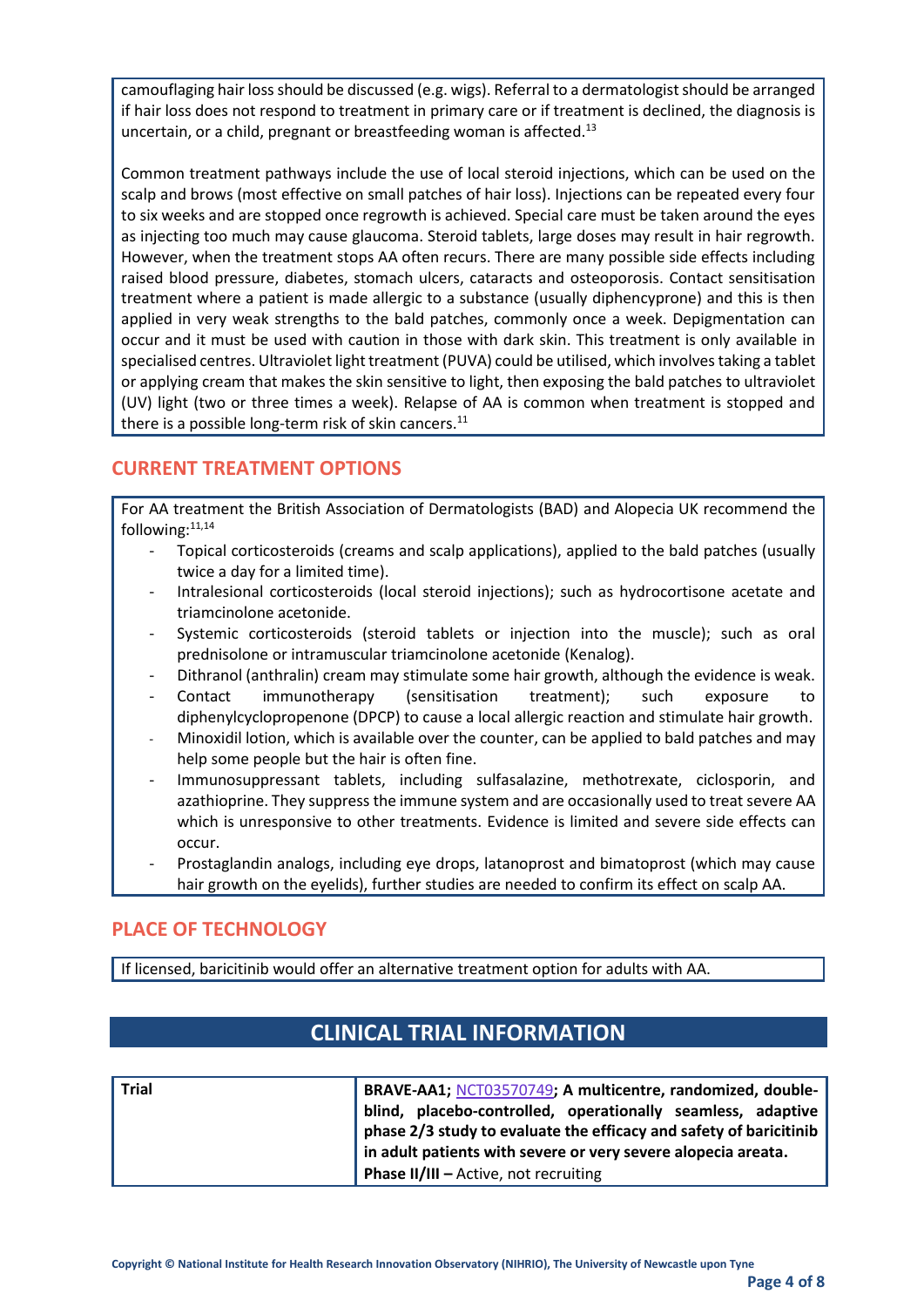|                           | <b>Location(s)</b> - USA and other countries                                                                                                                                                                                                                                                                                                                                                                                                                                                                                                                                                                    |
|---------------------------|-----------------------------------------------------------------------------------------------------------------------------------------------------------------------------------------------------------------------------------------------------------------------------------------------------------------------------------------------------------------------------------------------------------------------------------------------------------------------------------------------------------------------------------------------------------------------------------------------------------------|
|                           | Actual primary completion date - February 2021                                                                                                                                                                                                                                                                                                                                                                                                                                                                                                                                                                  |
| <b>Trial design</b>       | Randomised, parallel assignment, double blinded.                                                                                                                                                                                                                                                                                                                                                                                                                                                                                                                                                                |
| Population                | N = 725 (estimated), 18 to $\leq 60$ years for males and $\leq 70$ years for<br>females, with severe or very severe AA (current episode of more<br>than 6 months, hair loss $\geq$ 50% of the scalp), no spontaneous<br>improvement over the past six months, and the current episode<br>of severe/very severe AA is less than 8 years (although maybe<br>eligible if episodes of regrowth have been observed on the<br>affected areas over the past 8 years).                                                                                                                                                  |
| Intervention(s)           | Baricitinib 4 mg administered orally.<br>Baricitinib 2 mg administered orally. <sup>c</sup>                                                                                                                                                                                                                                                                                                                                                                                                                                                                                                                     |
| Comparator(s)             | Placebo, administered orally.                                                                                                                                                                                                                                                                                                                                                                                                                                                                                                                                                                                   |
| Outcome(s)                | Percentage of participants achieving severity of alopecia tool<br>(SALT) score of ≤20.<br>See trial record for full list of other outcomes                                                                                                                                                                                                                                                                                                                                                                                                                                                                      |
| <b>Results (efficacy)</b> | Results of BRAVE-AA1 showed that at Week 36, the proportion of<br>patients reaching 80 percent or more scalp hair coverage was<br>achieved by 35 percent ( $p \le 0.001$ ) of patients treated with<br>baricitinib 4-mg/day, 22 percent ( $p \le 0.001$ ) of patients treated<br>with baricitinib 2-mg/day and five percent of patients in the<br>placebo group, meeting the primary endpoint. The proportion of<br>patients self-reporting at least 80 percent scalp hair coverage was<br>significantly greater in the 2-mg and 4-mg groups compared to<br>placebo ( $p \le 0.001$ ) by Week 36. <sup>15</sup> |
| <b>Results (safety)</b>   | The most common treatment-emergent adverse events (TEAEs) in<br>BRAVE-AA1 and BRAVE-AA2 included upper respiratory tract<br>infections,<br>headache and<br>No deaths or venous<br>acne.<br>thromboembolic events (VTEs) were reported in the trials. The<br>safety profile of baricitinib in the two studies was consistent with<br>its known safety profile in patients with rheumatoid arthritis (RA)<br>and atopic dermatitis (AD). <sup>15</sup>                                                                                                                                                            |

| <b>Trial</b>        | BRAVE-AA2; NCT03899259; A multicentre, randomized, double<br>blind, placebo controlled, phase 3 study to evaluate the efficacy<br>and safety of baricitinib in adult patients with severe or very<br>severe alopecia areata.<br>Phase III - Active, not recruiting<br>Location(s) - USA and other countries<br>Actual primary completion data - January 2021      |
|---------------------|-------------------------------------------------------------------------------------------------------------------------------------------------------------------------------------------------------------------------------------------------------------------------------------------------------------------------------------------------------------------|
| <b>Trial design</b> | Randomised, parallel assignment, double-blinded.                                                                                                                                                                                                                                                                                                                  |
| Population          | N = 546 (actual), <sup>16</sup> 18 to $\leq 60$ years for males and $\leq 70$ years for<br>females, with severe or very severe AA (current episode of more<br>than 6 months, hair loss $\geq$ 50% of the scalp), no spontaneous<br>improvement over the past six months, and the current episode<br>of severe/very severe AA is less than 8 years (although maybe |

c Information provided by Eli Lilly and Company Ltd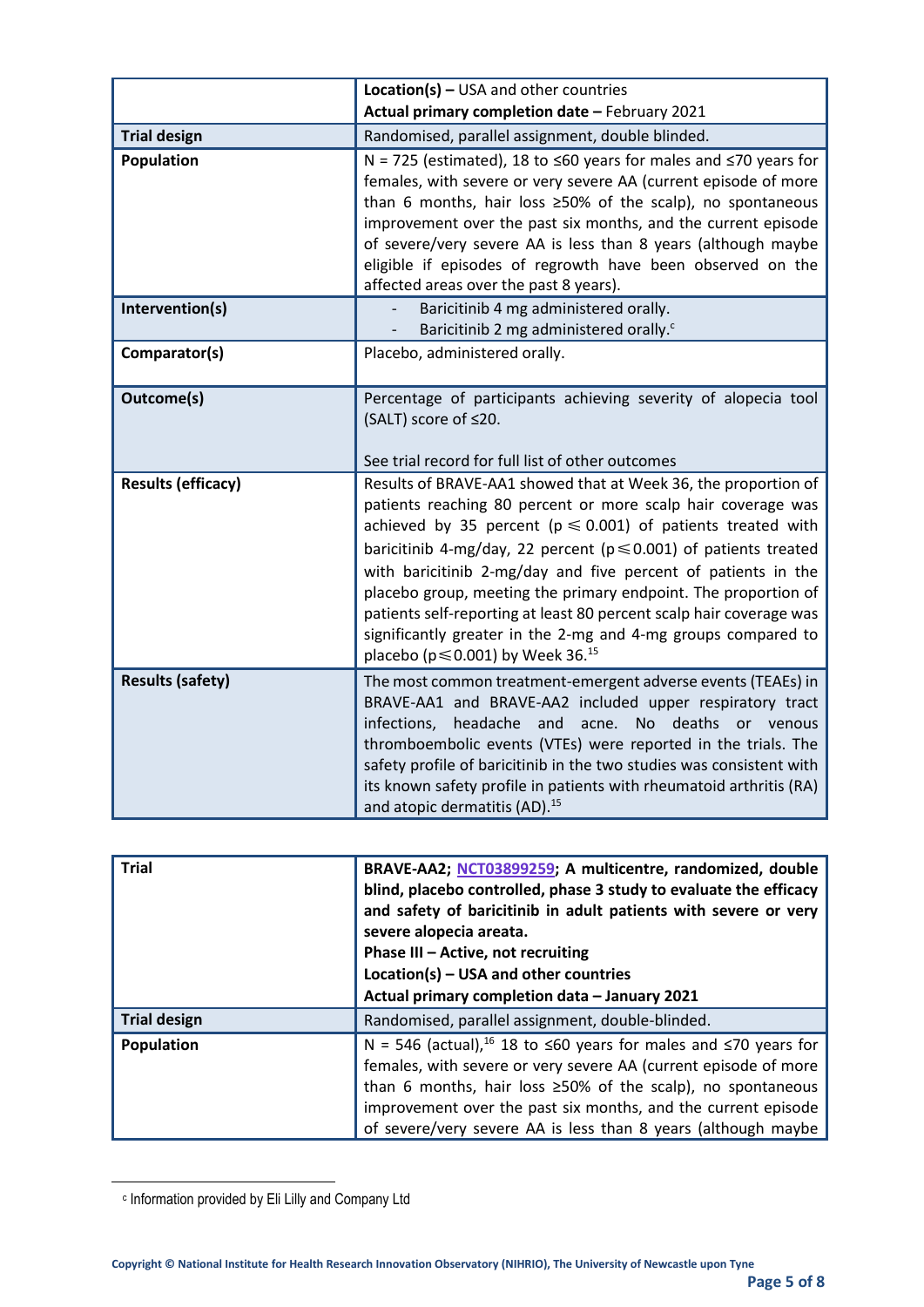|                           | eligible if episodes of regrowth have been observed on the<br>affected areas over the past 8 years).                                                                                                                                                                                                                                                                                                                                                                                                                                                                                       |  |
|---------------------------|--------------------------------------------------------------------------------------------------------------------------------------------------------------------------------------------------------------------------------------------------------------------------------------------------------------------------------------------------------------------------------------------------------------------------------------------------------------------------------------------------------------------------------------------------------------------------------------------|--|
| Intervention(s)           | Baricitinib 4 mg, administered orally.<br>Baricitinib 2 mg, administered orally. <sup>d</sup>                                                                                                                                                                                                                                                                                                                                                                                                                                                                                              |  |
| Comparator(s)             | Placebo, administered orally.                                                                                                                                                                                                                                                                                                                                                                                                                                                                                                                                                              |  |
| Outcome(s)                | Percentage of participants achieving severity of alopecia tool<br>(SALT) score of ≤20.                                                                                                                                                                                                                                                                                                                                                                                                                                                                                                     |  |
|                           | See trial record for full list of other outcomes                                                                                                                                                                                                                                                                                                                                                                                                                                                                                                                                           |  |
| <b>Results (efficacy)</b> | BRAVE-AA2 showed that at Week 36 the proportion of patients<br>reaching 80 percent or more scalp hair coverage was achieved by<br>33 percent ( $p \le 0.001$ ) of patients treated with baricitinib 4-<br>mg/day, 17 percent ( $p \le 0.001$ ) of patients treated with baricitinib<br>2-mg/day and three percent of patients in the placebo group,<br>meeting the primary endpoint. The proportion of patients self-<br>reporting at least 80 percent scalp hair coverage was significantly<br>greater in the 2-mg and 4-mg groups compared to placebo ( $p \leq$<br>0.001) by Week 36.15 |  |
| <b>Results (safety)</b>   | The most common treatment-emergent adverse events (TEAEs) in<br>BRAVE-AA1 and BRAVE-AA2 included upper respiratory tract<br>No deaths<br>infections,<br>headache and<br>acne.<br>or venous<br>thromboembolic events (VTEs) were reported in the trials. The<br>safety profile of baricitinib in the two studies was consistent with<br>its known safety profile in patients with rheumatoid arthritis (RA)<br>and atopic dermatitis (AD). <sup>15</sup>                                                                                                                                    |  |

## **ESTIMATED COST**

Baricitinib is already marketed in the UK. The NHS indicative price for a 28 pack of 2mg or 4mg tablets both costing £805.56 per pack.<sup>17</sup>

## **RELEVANT GUIDANCE**

#### **NICE GUIDANCE**

No relevant guidance identified

## **NHS ENGLAND (POLICY/COMMISSIONING) GUIDANCE**

No relevant guidance identified

#### **OTHER GUIDANCE**

- Ramos PM; Anzai A; Duque-Estrada B; et al. Consensus on the treatment of alopecia areata – Brazilian Society of Dermatology. November-December 2020. 18
- Rossi A; Muscianese M; Piraccini BM; et al. Italian Guidelines in diagnosis and treatment of alopecia areata. 2019. 19

d Information provided by Eli Lilly and Company Ltd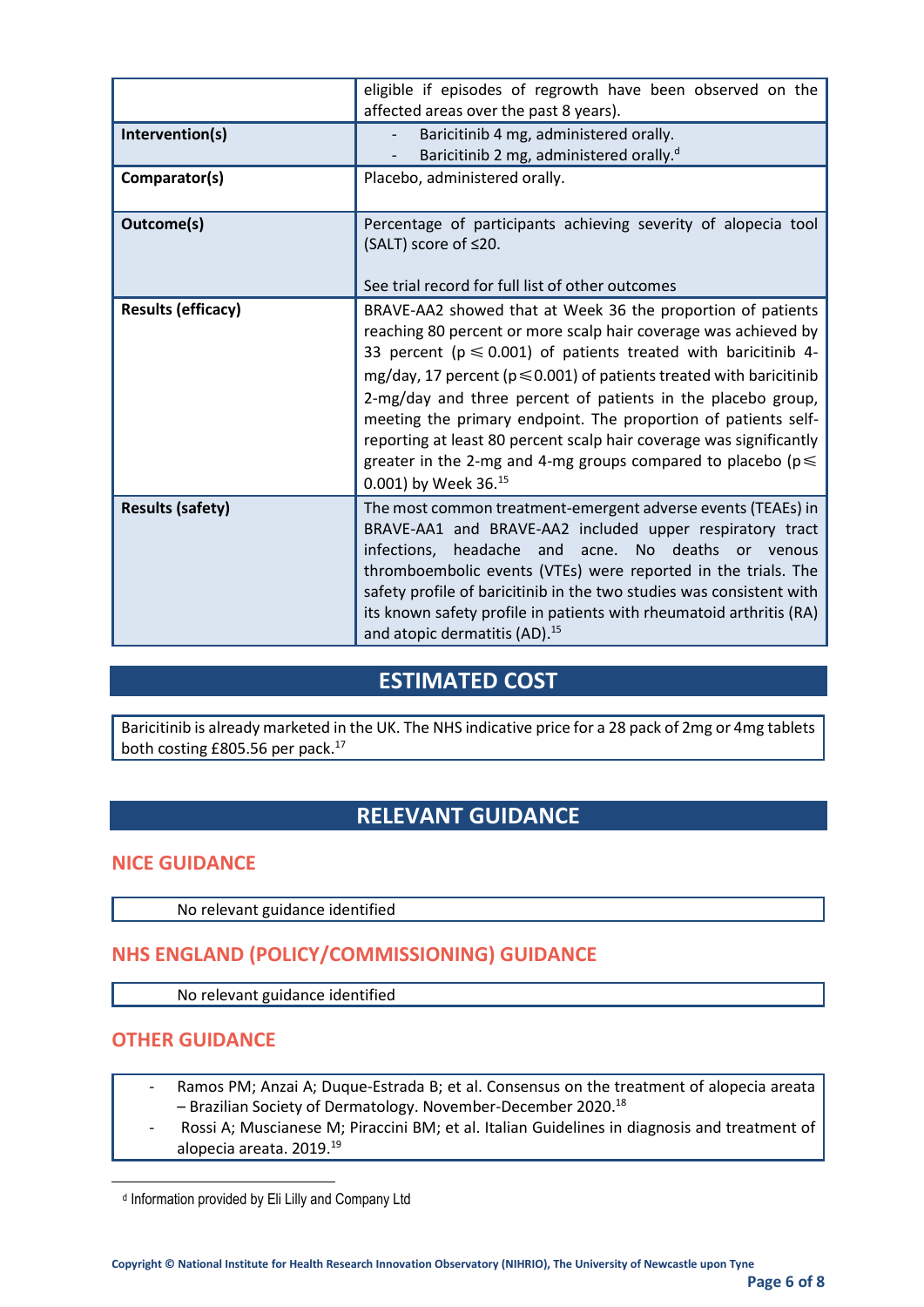- Messenger AG; McKillop, J; Farrant P; et al. British association of dermatologists' guidelines for the management of alopecia areata. 2012.<sup>20</sup>

## **ADDITIONAL INFORMATION**

|              | <b>REFERENCES</b>                                                                                                                                                                                       |
|--------------|---------------------------------------------------------------------------------------------------------------------------------------------------------------------------------------------------------|
| $\mathbf{1}$ | Electronic Medicines Consortium. Olumiant 2 mg film-coated tablets. 2020. Available from:                                                                                                               |
|              | https://www.medicines.org.uk/emc/product/2434/smpc [Accessed 14 May 2021]                                                                                                                               |
| 2            | Electronic Medicines Consortium. Olumiant 4 mg film-coated tablets. 2020. Available from:                                                                                                               |
|              | https://www.medicines.org.uk/emc/product/7486/smpc [Accessed 14 May 2021]                                                                                                                               |
| 3            | ClinicalTrials.gov. A Study of Baricitinib (LY3009104) in Participants With Severe or Very Severe Alopecia                                                                                              |
|              | Areata (BRAVE-AA1). Trial ID: NCT03570749. 2018. Active, not recruiting. . Available from:                                                                                                              |
|              | https://clinicaltrials.gov/ct2/show/NCT03570749 [Accessed 14 May 2021]                                                                                                                                  |
| 4            | ClinicalTrials.gov. A Study of Baricitinib (LY3009104) in Adults With Severe or Very Severe Alopecia                                                                                                    |
|              | Areata (BRAVE-AA2). Trial ID: NCT03899259. 2019. Active, not recruiting. Available from:                                                                                                                |
|              | https://clinicaltrials.gov/ct2/show/NCT03899259 [Accessed 14 May 2021]                                                                                                                                  |
| 5            | Jabbari A, Dai Z, Xing L, Cerise JE, Ramot Y, Berkun Y, et al. Reversal of Alopecia Areata Following                                                                                                    |
|              | Treatment With the JAK1/2 Inhibitor Baricitinib. EBioMedicine. 2015 2015/04/01/;2(4):351-5. Available<br>from: https://doi.org/10.1016/j.ebiom.2015.02.015                                              |
| 6            | ClinicalTrials.gov. Search: Baricitinib, Phase 3, Phase 2, 2021. Available from:                                                                                                                        |
|              | https://clinicaltrials.gov/ct2/results?term=baricitinib&recrs=b&recrs=a&recrs=d&recrs=e&age_v=&gndr                                                                                                     |
|              | =&type=&rslt=&phase=1&phase=2&Search=Apply [Accessed 14 May 2021]                                                                                                                                       |
| 7            | Hordinsky MK. Overview of Alopecia Areata. Journal of Investigative Dermatology Symposium                                                                                                               |
|              | Proceedings. 2013 2013/12/01/;16(1):S13-S5. Available from: https://doi.org/10.1038/jidsymp.2013.4.                                                                                                     |
| 8            | Gilhar A, Etzioni A, Paus R. Alopecia Areata. New England Journal of Medicine. 2012                                                                                                                     |
|              | 2012/04/19;366(16):1515-25. Available from: https://doi.org/10.1056/NEJMra1103442.                                                                                                                      |
| 9            | Pourang A, Mesinkovska NA. New and Emerging Therapies for Alopecia Areata. Drugs. 2020                                                                                                                  |
|              | 2020/05/01;80(7):635-46. Available from: https://doi.org/10.1007/s40265-020-01293-0.                                                                                                                    |
| 10           | Hunt N, McHale S. The psychological impact of alopecia. BMJ. 2005;331(7522):951. Available from:                                                                                                        |
|              | https://doi.org/10.1136/bmj.331.7522.951                                                                                                                                                                |
| 11           | British Association of Dermatologists. Alopecia Areata. 2020. Available from:                                                                                                                           |
|              | https://www.bad.org.uk/for-the-public/patient-information-leaflets/alopecia-                                                                                                                            |
|              | areata/?showmore=1#.YKIqfb1Kg2w.                                                                                                                                                                        |
| 12           | Tidy C. Alopecia Areata. 2020. Available from: https://patient.info/skin-conditions/alopecia-areata                                                                                                     |
|              | [Accessed 14 May 2021]                                                                                                                                                                                  |
| 13           | National Institute for Health and Care Excellence. Alopecia Areata. 2018. Available from:                                                                                                               |
|              | https://cks.nice.org.uk/topics/alopecia-areata/ [Accessed 14 May 2021]                                                                                                                                  |
| 14           | Alopecia UK. Common treatments for alopecia areata. Available from:                                                                                                                                     |
| 15           | https://www.alopecia.org.uk/faqs/common-treatments-for-alopecia-areata [Accessed 14 May 2021]<br>Lilly Investors. Lilly and Incyte's Baricitinib Improved Hair Regrowth for Alopecia Areata Patients in |
|              | Second Phase 3 Study. 2021. Available from: https://investor.lilly.com/news-releases/news-release-                                                                                                      |
|              | details/lilly-and-incytes-baricitinib-improved-hair-regrowth-alopecia [Accessed 11 June 2021]                                                                                                           |
| 16           | Lilly Investors. Baricitinib is First JAK-Inhibitor to Demonstrate Hair Regrowth in Phase 3 Alopecia Areata                                                                                             |
|              | (AA) Trial. 2021. Available from: https://investor.lilly.com/news-releases/news-release-                                                                                                                |
|              | details/baricitinib-first-jak-inhibitor-demonstrate-hair-regrowth-phase [Accessed 11 June 2021]                                                                                                         |
| 17           | National Institute for Health and Care Excellence. Baricitinib. Available from:                                                                                                                         |
|              | https://bnf.nice.org.uk/medicinal-forms/baricitinib.html [Accessed 14 May 2021]                                                                                                                         |
| 18           | Ramos PM, Anzai A, Duque-Estrada B, Melo DF, Sternberg F, Santos LDN, et al. Consensus on the                                                                                                           |
|              | treatment of alopecia areata - Brazilian Society of Dermatology. Anais Brasileiros de Dermatologia.                                                                                                     |
|              | 2020 2020/11/01/;95:39-52. Available from: https://doi.org/10.1016/j.abd.2020.05.006.                                                                                                                   |
|              |                                                                                                                                                                                                         |